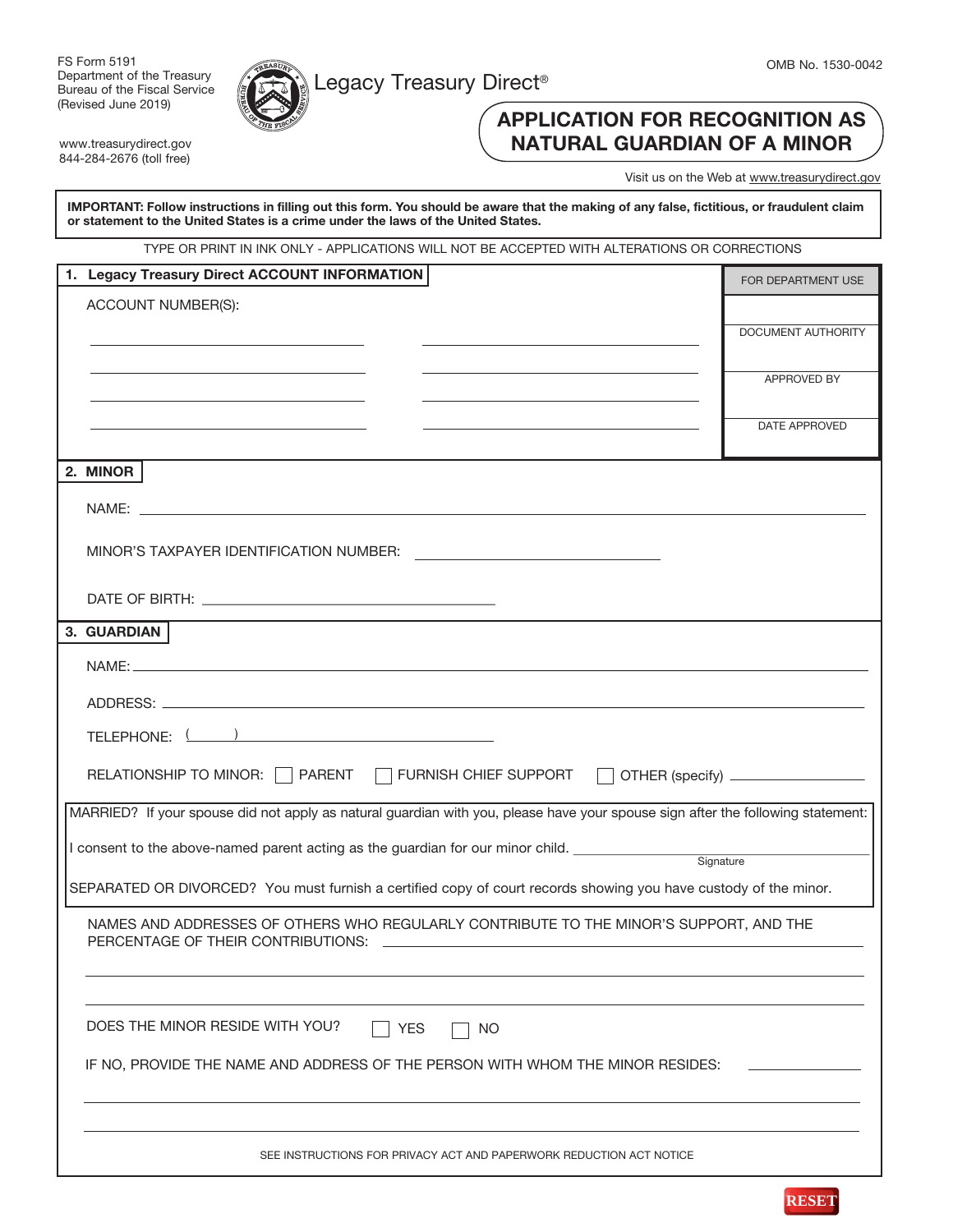| <b>4. AUTHORIZATION</b>                                                                                                                                                                                                      |                                                    | You must wait until you are in the presence of a certifying officer to sign this form.<br>(If there are two owners joined by the word "and," both must sign.) |                                                                                                                                                                                                                                                                                                                                                                                                                             |  |  |
|------------------------------------------------------------------------------------------------------------------------------------------------------------------------------------------------------------------------------|----------------------------------------------------|---------------------------------------------------------------------------------------------------------------------------------------------------------------|-----------------------------------------------------------------------------------------------------------------------------------------------------------------------------------------------------------------------------------------------------------------------------------------------------------------------------------------------------------------------------------------------------------------------------|--|--|
| I REQUEST THAT I BE RECOGNIZED AS NATURAL GUARDIAN OF THE SAID MINOR FOR PURPOSES OF FURNISHING THE<br>PAYMENT INSTRUCTIONS FOR THE ACCOUNTS LISTED AND TO EXECUTE ANY NECESSARY TRANSACTION REQUESTS<br>FOR THOSE ACCOUNTS. |                                                    |                                                                                                                                                               |                                                                                                                                                                                                                                                                                                                                                                                                                             |  |  |
| SECURITIES HELD IN THE ACCOUNTS LISTED.                                                                                                                                                                                      |                                                    |                                                                                                                                                               | I CERTIFY THAT NO LEGAL GUARDIAN OR SIMILAR REPRESENTATIVE HAS BEEN APPOINTED FOR THE SAID MINOR AND<br>NO SUCH APPLICATION IS CONTEMPLATED AND THAT THE SAID MINOR HAS AN INTEREST IN WHOLE OR IN PART IN                                                                                                                                                                                                                  |  |  |
| FOR RECOGNITION), OR (D) THE MINOR DIES.                                                                                                                                                                                     |                                                    |                                                                                                                                                               | IN CONSIDERATION FOR MY RECOGNITION AS NATURAL GUARDIAN OF THE MINOR, I HEREBY AGREE THAT I WILL<br>PROMPTLY NOTIFY THE BUREAU OF THE FISCAL SERVICE IF (A) THE MINOR'S DISABILITY IS REMOVED UNDER THE<br>LAWS OF THE STATE OF HIS OR HER RESIDENCE, (B) A LEGAL GUARDIAN OR SIMILAR REPRESENTATIVE IS APPOINTED<br>FOR THE MINOR'S ESTATE, (C) I NO LONGER FURNISH CHIEF SUPPORT FOR THE MINOR (WHEN SUPPORT IS THE BASIS |  |  |
|                                                                                                                                                                                                                              |                                                    |                                                                                                                                                               |                                                                                                                                                                                                                                                                                                                                                                                                                             |  |  |
|                                                                                                                                                                                                                              |                                                    |                                                                                                                                                               |                                                                                                                                                                                                                                                                                                                                                                                                                             |  |  |
|                                                                                                                                                                                                                              |                                                    | SIGNATURE(S)                                                                                                                                                  |                                                                                                                                                                                                                                                                                                                                                                                                                             |  |  |
|                                                                                                                                                                                                                              |                                                    |                                                                                                                                                               |                                                                                                                                                                                                                                                                                                                                                                                                                             |  |  |
|                                                                                                                                                                                                                              |                                                    |                                                                                                                                                               |                                                                                                                                                                                                                                                                                                                                                                                                                             |  |  |
|                                                                                                                                                                                                                              |                                                    |                                                                                                                                                               |                                                                                                                                                                                                                                                                                                                                                                                                                             |  |  |
| 5. CERTIFICATION                                                                                                                                                                                                             |                                                    | The natural guardian's signature MUST be certified by an authorized certifying officer.                                                                       |                                                                                                                                                                                                                                                                                                                                                                                                                             |  |  |
|                                                                                                                                                                                                                              |                                                    |                                                                                                                                                               |                                                                                                                                                                                                                                                                                                                                                                                                                             |  |  |
|                                                                                                                                                                                                                              |                                                    |                                                                                                                                                               |                                                                                                                                                                                                                                                                                                                                                                                                                             |  |  |
| Instructions to Certifying Officer:<br>1. Name of person(s) who appeared and date of appearance MUST be completed.                                                                                                           |                                                    |                                                                                                                                                               |                                                                                                                                                                                                                                                                                                                                                                                                                             |  |  |
|                                                                                                                                                                                                                              | 2. Medallion stamps require an original signature. |                                                                                                                                                               |                                                                                                                                                                                                                                                                                                                                                                                                                             |  |  |
| 3. Person(s) must sign in your presence                                                                                                                                                                                      |                                                    |                                                                                                                                                               |                                                                                                                                                                                                                                                                                                                                                                                                                             |  |  |
|                                                                                                                                                                                                                              |                                                    |                                                                                                                                                               |                                                                                                                                                                                                                                                                                                                                                                                                                             |  |  |
| <b>I CERTIFY THAT</b>                                                                                                                                                                                                        |                                                    |                                                                                                                                                               | WHOSE IDENTITY(IES) IS/ARE                                                                                                                                                                                                                                                                                                                                                                                                  |  |  |
|                                                                                                                                                                                                                              |                                                    | NAME(S) OF PERSON(S) WHO APPEARED                                                                                                                             | <b>Example 12 DAY OF</b>                                                                                                                                                                                                                                                                                                                                                                                                    |  |  |
|                                                                                                                                                                                                                              |                                                    | KNOWN OR PROVEN TO ME, PERSONALLY APPEARED BEFORE ME THIS                                                                                                     | MONTH/YFAR                                                                                                                                                                                                                                                                                                                                                                                                                  |  |  |
| $AT$ and the set of $AT$                                                                                                                                                                                                     | CITY/STATE                                         |                                                                                                                                                               | AND SIGNED THIS APPLICATION.                                                                                                                                                                                                                                                                                                                                                                                                |  |  |
|                                                                                                                                                                                                                              |                                                    |                                                                                                                                                               |                                                                                                                                                                                                                                                                                                                                                                                                                             |  |  |
|                                                                                                                                                                                                                              |                                                    |                                                                                                                                                               |                                                                                                                                                                                                                                                                                                                                                                                                                             |  |  |
| ACCEPTABLE CERTIFICATIONS:<br>Financial Institution's Official Seal or<br>Stamp (Such as Corporate Seal, Signature<br>Guaranteed Stamp or Medallion Stamp).                                                                  |                                                    |                                                                                                                                                               | SIGNATURE AND TITLE OF CERTIFYING OFFICER                                                                                                                                                                                                                                                                                                                                                                                   |  |  |
|                                                                                                                                                                                                                              |                                                    |                                                                                                                                                               |                                                                                                                                                                                                                                                                                                                                                                                                                             |  |  |
|                                                                                                                                                                                                                              |                                                    |                                                                                                                                                               | NAME OF FINANCIAL INSTITUTION                                                                                                                                                                                                                                                                                                                                                                                               |  |  |
| Brokers must use a Medallion Stamp.                                                                                                                                                                                          |                                                    |                                                                                                                                                               |                                                                                                                                                                                                                                                                                                                                                                                                                             |  |  |
| <b>ADDRESS</b>                                                                                                                                                                                                               |                                                    |                                                                                                                                                               |                                                                                                                                                                                                                                                                                                                                                                                                                             |  |  |
|                                                                                                                                                                                                                              |                                                    |                                                                                                                                                               |                                                                                                                                                                                                                                                                                                                                                                                                                             |  |  |
| CITY/STATE/ZIP CODE                                                                                                                                                                                                          |                                                    |                                                                                                                                                               |                                                                                                                                                                                                                                                                                                                                                                                                                             |  |  |
|                                                                                                                                                                                                                              |                                                    |                                                                                                                                                               |                                                                                                                                                                                                                                                                                                                                                                                                                             |  |  |
|                                                                                                                                                                                                                              |                                                    |                                                                                                                                                               | <b>TELEPHONE</b>                                                                                                                                                                                                                                                                                                                                                                                                            |  |  |
|                                                                                                                                                                                                                              |                                                    |                                                                                                                                                               |                                                                                                                                                                                                                                                                                                                                                                                                                             |  |  |
|                                                                                                                                                                                                                              |                                                    |                                                                                                                                                               |                                                                                                                                                                                                                                                                                                                                                                                                                             |  |  |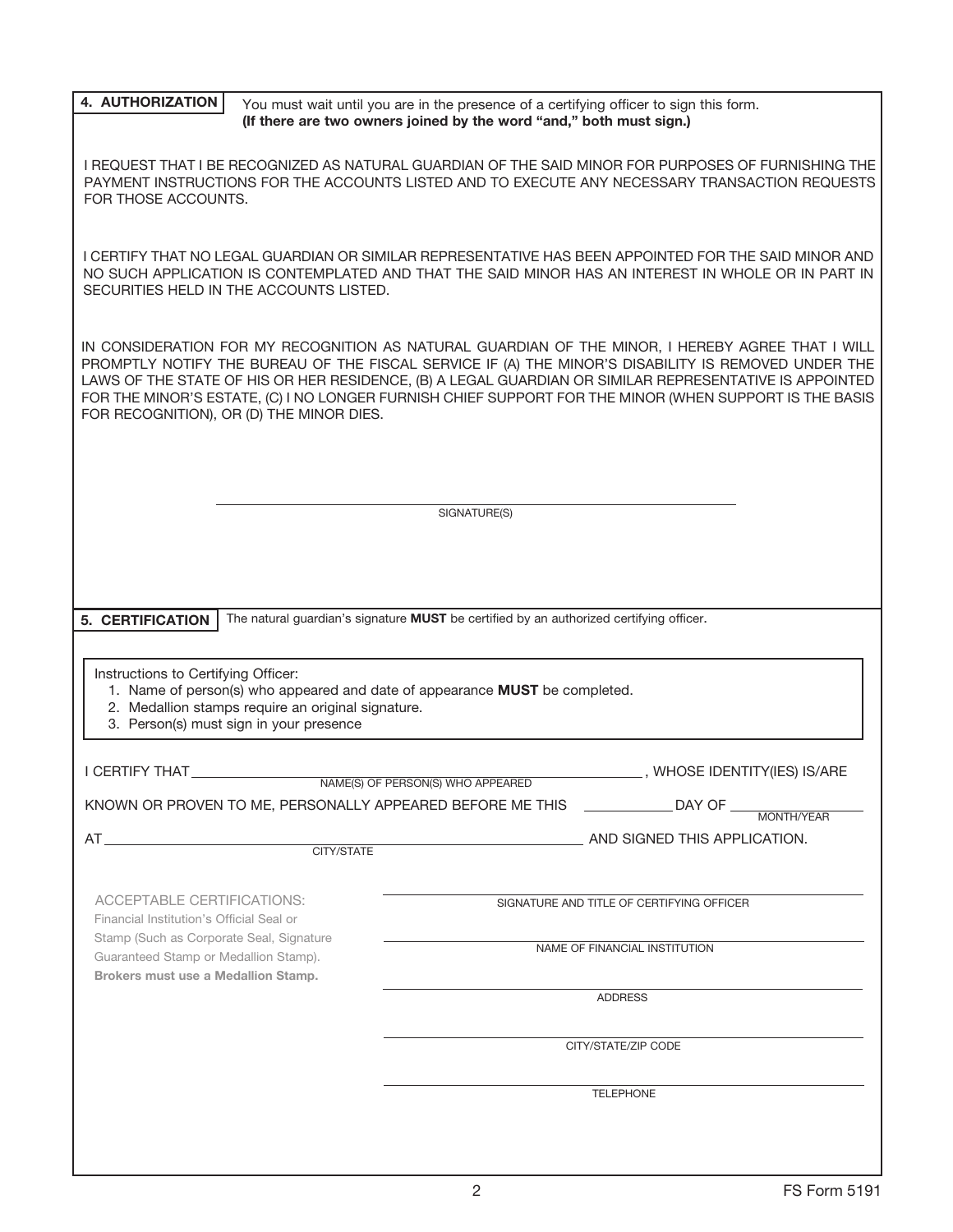

www.treasurydirect.gov 844-284-2676 (toll free)

#### PURPOSE

This form can be used to:

• apply for recognition as a natural guardian of a minor who owns, wholly or in part, Legacy Treasury Direct securities in an estate where a legal representative has not been appointed.

INSTRUCTIONS FOR COMPLETING AN APPLICATION FOR RECOGNITION AS NATURAL GUARDIAN OF A MINOR

• apply for recognition as a natural guardian when a designated natural guardian is no longer acting. (A death certificate, physician's certificate, or certified evidence of court action must be submitted as proof of the designated natural guardian's inability to act.)

#### IMPORTANT NOTE

- Only original signatures and forms will be accepted (stamped signatures are not acceptable).
- Unless all the required information is provided legibly, there may be a delay in processing this form. To avoid delays, read the instructions carefully and type or print clearly in ink only.
- This form **MUST** be signed in all cases.
- APPLICATIONS WILL NOT BE ACCEPTED WITH ALTERATIONS OR CORRECTIONS.

#### WHO MAY APPLY

The parent with whom the minor resides may apply. If the minor resides with both parents, either or both may apply. The parent who has not joined in the application should consent by signing the statement within the box in Section 3. If the parents are separated or divorced, no consent is required provided that a certified copy of court records is furnished showing that the parent applying has custody. If the minor does not reside with either parent, the person who furnishes the minor's chief support may apply.

No application will be considered if the Department of the Treasury is on notice that 1) the minor's disability no longer exists under the laws of the state of his or her residence, 2) a legal guardian or similar representative of the minor's estate had been appointed, 3) the applicant is not entitled to act as natural guardian, or 4) the minor has died.

#### 1. Legacy Treasury Direct ACCOUNT INFORMATION

Provide the ACCOUNT NUMBER(S) of all Legacy Treasury Direct accounts owned wholly or in part by the minor.

## 2. MINOR

Provide the minor's NAME, TAXPAYER IDENTIFICATION NUMBER, and DATE OF BIRTH.

## 3. GUARDIAN

Provide your NAME and ADDRESS, and indicate your relationship to the minor. Remember: If you are married and your spouse did not apply as natural guardian with you, please have your spouse sign the statement within the box. If you're separated or divorced, furnish a certified copy of court records showing you have custody of the minor.

If you are applying as the furnisher of chief support for the minor, provide the names and addresses of others who regularly contribute to the minor's support and the extent of their contributions (expressed as a percentage of the minor's total support).

Indicate whether the minor resides with you. If not, provide the name and addresses of the person with whom the minor resides.

### 4. AUTHORIZATION

Read the authorization statement carefully. In the presence of an authorized certifying officer, sign the form in ink.

## 5. CERTIFICATION

Certification of your signature is required. Acceptable certifying officers include authorized employees of insured depository institutions and corporate central credit unions. Certification date, address, and telephone number of the financial institution are required.